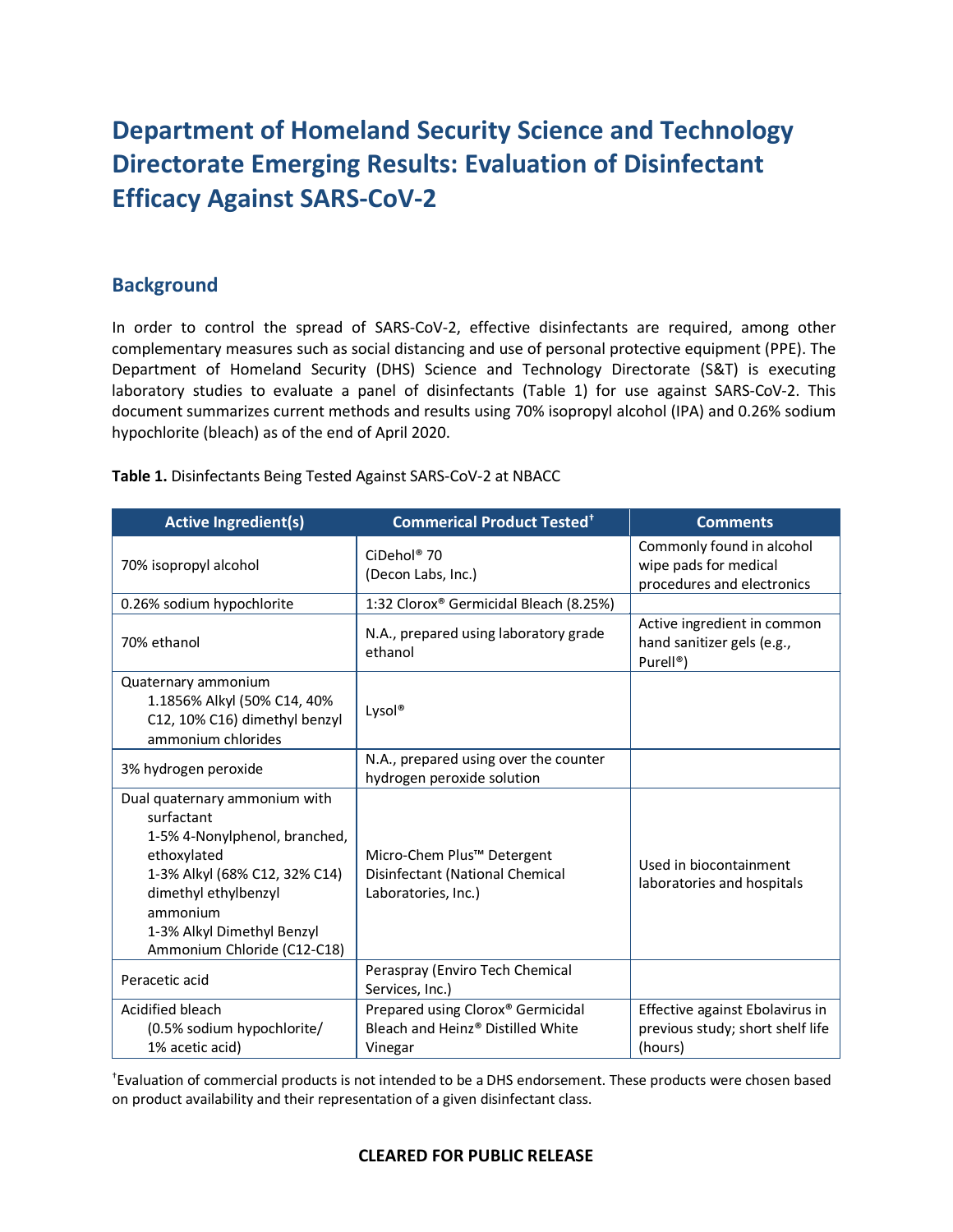# **Materials and Methods**

### **Cell Culture**

Vero (ATCC® CCL-81™) cells were used for propagation and microtitration of SARS-CoV-2. Cells were cultured at 37°C and 5% CO<sub>2</sub> in complete growth medium (gMEM) as previously described.<sup>1</sup> A VIAFILL reagent dispenser (INTEGRA Biosciences Corp.) was utilized to seed cells into 96-well, clear-bottom plates for virus microtitration assays. Cells were seeded at a density to achieve 100% confluency on the day of infection.

#### **Virus Stock Production**

Severe acute respiratory syndrome-related coronavirus 2 (SARS-CoV-2), isolate USA-WA1/2020, NR-52281, was deposited by the Centers for Disease Control and Prevention and obtained through BEI Resources, NIAID, NIH. This virus (passage 4) was propagated twice in Vero cells to yield working stocks (passage 6) that were used for this work. The viral stocks were sequenced and found to match the consensus sequence previously described (MN985325.1). All work with SARS-CoV-2 was performed at biosafety level-3 containment.

#### **Test Matrix**

SARS-CoV-2 was diluted 1:10 in simulated saliva to characterize the virus in a relevant bodily fluid. Simulated saliva was prepared according to previous recipes (Sup. Tbl. 1)<sup>2,3</sup> with the exceptions of KH<sub>2</sub>PO<sub>4</sub> and  $K_2HPO_4$ , which were present at 15.4 mM and 24.6 mM, respectively. The simulated saliva was characterized for its pH, surface tension, viscosity, percent solids, and protein content and was found to be similar to previous reports.<sup>2, 3</sup> Simulated saliva was stored at 4°C for up to two weeks.

#### **Viral Microtitration Assay**

Virus-containing samples were serially-diluted  $(10^{-1}$  through  $10^{-4}$ ) in 96-well, clear bottom plates containing confluent monolayers of Vero cells. For each dilution, a total of ten replicate wells were infected. The infected plates were incubated at 37 $^{\circ}$ C and 5% CO<sub>2</sub> for 4 days, and then individual wells were visually inspected using a Nikon TS100 microscope for the presence of virus-induced cytopathic effects (CPE) at each dilution as compared to a negative, media-only control. The median tissue culture infectious dose (TCID<sub>50</sub>) for each sample was estimated using the Spearman-Karber method.<sup>4, 5</sup>

#### **Disinfectants**

Initial studies were conducted using 70% IPA and bleach, as these disinfectants were completely neutralized by dilution with gMEM and did not result in cytotoxic effects when applied to Vero cells (data not shown). CiDehol 70 (Decon Labs, Inc.), a ready-to-use 70% IPA spray, was used without preparation. Clorox Germicidal bleach (8.25% sodium hypochlorite) was diluted 1:32 in distilled water prior to use to yield a 0.26% sodium hypochlorite solution.

#### **Disinfectant Efficacy**

Disinfection of SARS-CoV-2 using 70% IPA and bleach was assessed using a method based upon ASTM International standard E2197. In brief, 10 μL of SARS-CoV-2 stock or gMEM (for disinfectant neutralization

#### **CLEARED FOR PUBLIC RELEASE**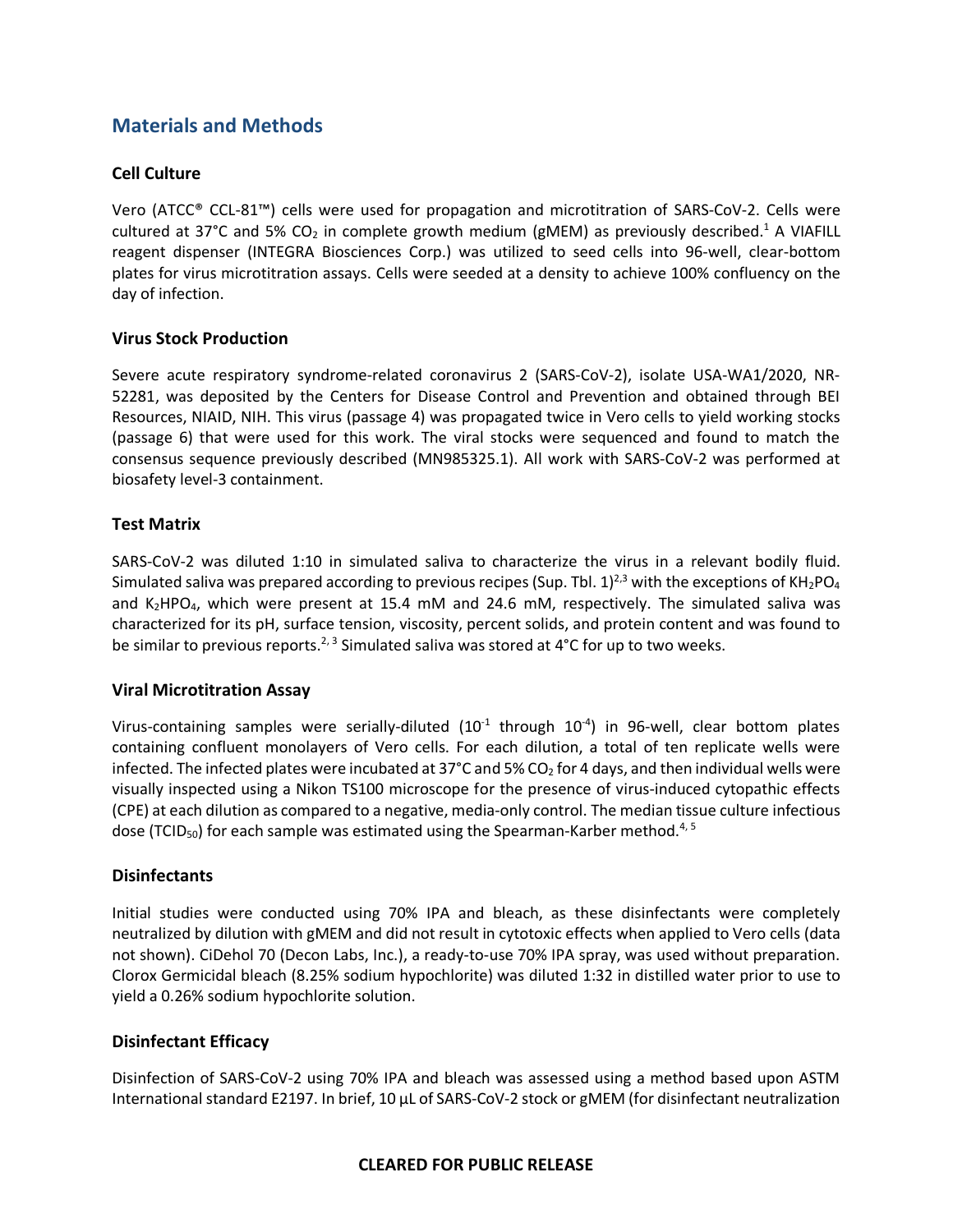controls) was diluted 1:10 in simulated saliva and then deposited onto 19 mm circular 304 stainless steel coupons. One set of coupons was immediately processed when the virus was in a wet droplet, while a second set of coupons was incubated under ambient conditions (room temperature and humidity) to allow the virus to dry to a film on the coupon. For disinfectant efficacy tests (n = 3), 50  $\mu$ L of disinfectant was added to each coupon and permitted to incubate for a specified contact time. Several controls were performed in parallel and included virus recovery controls (n = 3) in which 50 μL of gMEM was added to each coupon in lieu of the disinfect and disinfectant neutralization controls (n = 3) in which virus was added post-neutralization, as described below, to ensure there was no remaining active disinfectant. All coupons were incubated for the appropriate disinfectant contact time, and then transferred to conical tubes containing 4 mL gMEM. The tubes were vortexed for 30 seconds at 2400 RPM to resuspend virus from the coupon surface. In addition, for disinfectant neutralization controls, 10 μL of SARS-CoV-2 virus was added. Infectivity in all samples was quantified via viral microtitration assay as described above. The infectivity reduction factor (RF) and % neutralization were determined as follows:

RF = mean  $log_{10}TClD_{50}/mL$  (recovery ctl.) – mean  $log_{10}TClD_{50}/mL$  (disinfectant efficacy)

% neutralization =  $100*[1-1/10^{RF}]$ 

For samples where disinfection resulted in no residual infectivity, the RF was calculated using the lower limit of quantitation for our virus microtitration assays, which was 0.2 log TCID $_{50}/$ mL.

## **Emerging Results**

For these disinfection tests, SARS-CoV-2 was either used directly as a virus stock in cell culture medium, or first diluted 1:10 in simulated saliva to represent a relevant contamination source from COVID-19 patients. These studies were based on the ASTM 2197 standard, in which droplets are applied to stainless steel coupons and then treated with disinfectant without agitation. This standard essentially models a worst-case cleaning scenario where disinfectant is simply sprayed on surface without any follow up wiping or scrubbing.

The contact time for the 70% IPA solution tested was not defined by the manufacturer, and so we chose to evaluate a short contact time of 30 seconds, as this would be useful in an operational context for DHS components. For virus suspended in culture medium, 70% IPA resulted in a > 99.4% (RF = 2.20  $log_{10}$ ) reduction of SARS-CoV-2 infectivity for dried virus and a > 99.9% (RF = 3.03  $log_{10}$ ) reduction for wet droplets, respectively. For virus in simulated saliva, 70% IPA resulted in a > 96.8% (RF = 1.50 log<sub>10</sub>) reduction of infectious virus for dried droplets and  $a > 99.2\%$  (2.10 log<sub>10</sub>) reduction for wet droplets.

The contact time for the dilute bleach solution recommended by the manufacturer was 5 minutes. For virus suspended in culture medium, bleach resulted in a > 99.9% (RF = 3.07  $log_{10}$ ) reduction of SARS-CoV-2 infectivity for dried virus and a > 99.9% (RF = 3.13  $log_{10}$ ) reduction for wet droplets, respectively. For virus in simulated saliva, bleach resulted in a > 96.8% (RF = 1.50 log<sub>10</sub>) reduction of infectious virus for dried droplets and a > 99.0% (2.00  $log_{10}$ ) reduction for wet droplets.

The lower percent reduction for dried virus compared to wet virus is a result of virus inactivation that occurs during the drying process, which results in a lower amount of viable virus present on the coupon prior to the addition of the disinfectant.

#### **CLEARED FOR PUBLIC RELEASE**